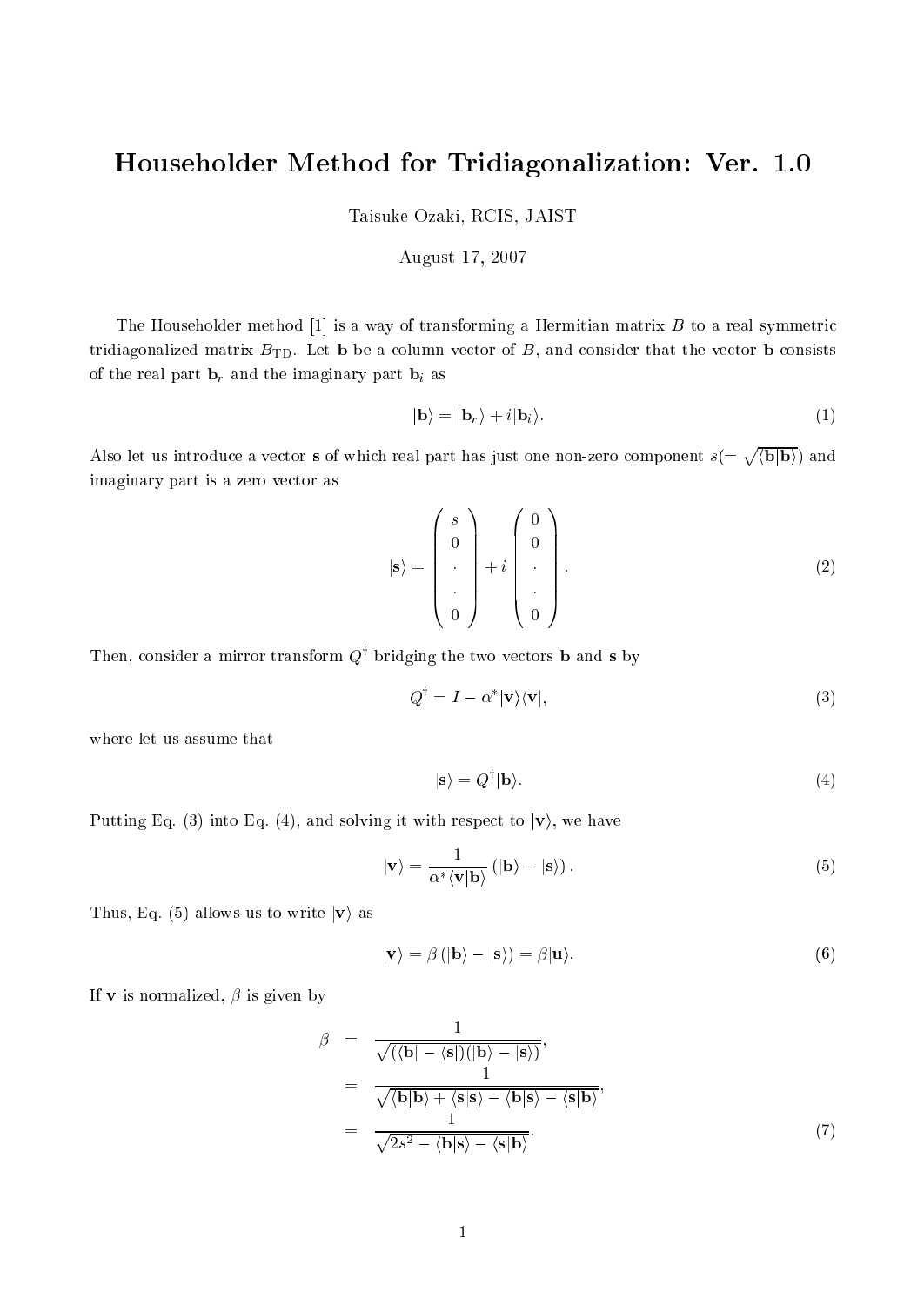Comparing Eqs.  $(5)$  with  $(6)$  and making use of Eq.  $(7)$ , we have

$$
\alpha^* = \frac{2a_r}{a_r^2 + a_i^2} (a_r - ia_i)
$$
\n(8)

with  $a_r$  and  $a_i$  given by

$$
a_r = \frac{1}{2} \left( 2s^2 - \langle \mathbf{b} | \mathbf{s} \rangle - \langle \mathbf{s} | \mathbf{b} \rangle \right) \tag{9}
$$

and

$$
a_i = \langle \mathbf{b}_i | \mathbf{s} \rangle. \tag{10}
$$

Then, it is verified that

$$
QQ^{\dagger} = (I - \alpha |\mathbf{v}\rangle\langle\mathbf{v}|) (I - \alpha^* |\mathbf{v}\rangle\langle\mathbf{v}|),
$$
  
\n
$$
= I - \alpha^* |\mathbf{v}\rangle\langle\mathbf{v}| - \alpha |\mathbf{v}\rangle\langle\mathbf{v}| + \alpha \alpha^* |\mathbf{v}\rangle\langle\mathbf{v}|\mathbf{v}\rangle\langle\mathbf{v}|,
$$
  
\n
$$
= I - \frac{(2a_r)^2}{a_r^2 + a_i^2} |\mathbf{v}\rangle\langle\mathbf{v}| + \frac{(2a_r)^2}{a_r^2 + a_i^2} |\mathbf{v}\rangle\langle\mathbf{v}|,
$$
  
\n
$$
= I.
$$
 (11)

Thus, the transformation  $Q^{\dagger}BQ$  for the Hermitian matrix B is a similarity transformation, and given by

$$
Q^{\dagger} B Q = (I - \alpha^* | \mathbf{v} \rangle \langle \mathbf{v} |) B (I - \alpha | \mathbf{v} \rangle \langle \mathbf{v} |),
$$
  
=  $B - \alpha^* | \mathbf{v} \rangle \langle \mathbf{v} | B - \alpha B | \mathbf{v} \rangle \langle \mathbf{v} | + \alpha^* \alpha | \mathbf{v} \rangle \langle \mathbf{v} | B | \mathbf{v} \rangle \langle \mathbf{v} |.$  (12)

By defining

$$
|\mathbf{p}\rangle \equiv B|\mathbf{v}\rangle,\tag{13}
$$

Eq. (12) be
omes

$$
Q^{\dagger} B Q = B - \alpha^* |\mathbf{v}\rangle \langle \mathbf{p} - \alpha |\mathbf{p}\rangle \langle \mathbf{v}| + \alpha^* \alpha |\mathbf{v}\rangle \langle \mathbf{v}|\mathbf{p}\rangle \langle \mathbf{v}|,
$$
  
= 
$$
B - \alpha^* |\mathbf{v}\rangle \left( \langle \mathbf{p} | -\frac{\alpha}{2} \langle \mathbf{v} | \mathbf{p}\rangle \langle \mathbf{v} | \right) - \alpha \left( |\mathbf{p}\rangle - \frac{\alpha^*}{2} |\mathbf{v}\rangle \langle \mathbf{v} | \mathbf{p}\rangle \right) \langle \mathbf{v} |.
$$
 (14)

Moreover, by defining

$$
|\mathbf{q}\rangle \equiv \alpha \left( |\mathbf{p}\rangle - \frac{\alpha^*}{2} |\mathbf{v}\rangle \langle \mathbf{v} | \mathbf{p} \rangle \right), \tag{15}
$$

we have a ompa
t form:

$$
Q^{\dagger} B Q = B - |\mathbf{v}\rangle\langle\mathbf{q}| - |\mathbf{q}\rangle\langle\mathbf{v}|. \tag{16}
$$

For the numerical stability, we furthermore modify Eq. (16) as shown below. Let us introduce a vector **p** as.

$$
|\mathbf{p}'\rangle = \frac{B|\mathbf{u}\rangle}{\frac{|\mathbf{u}|^2}{2}}.\tag{17}
$$